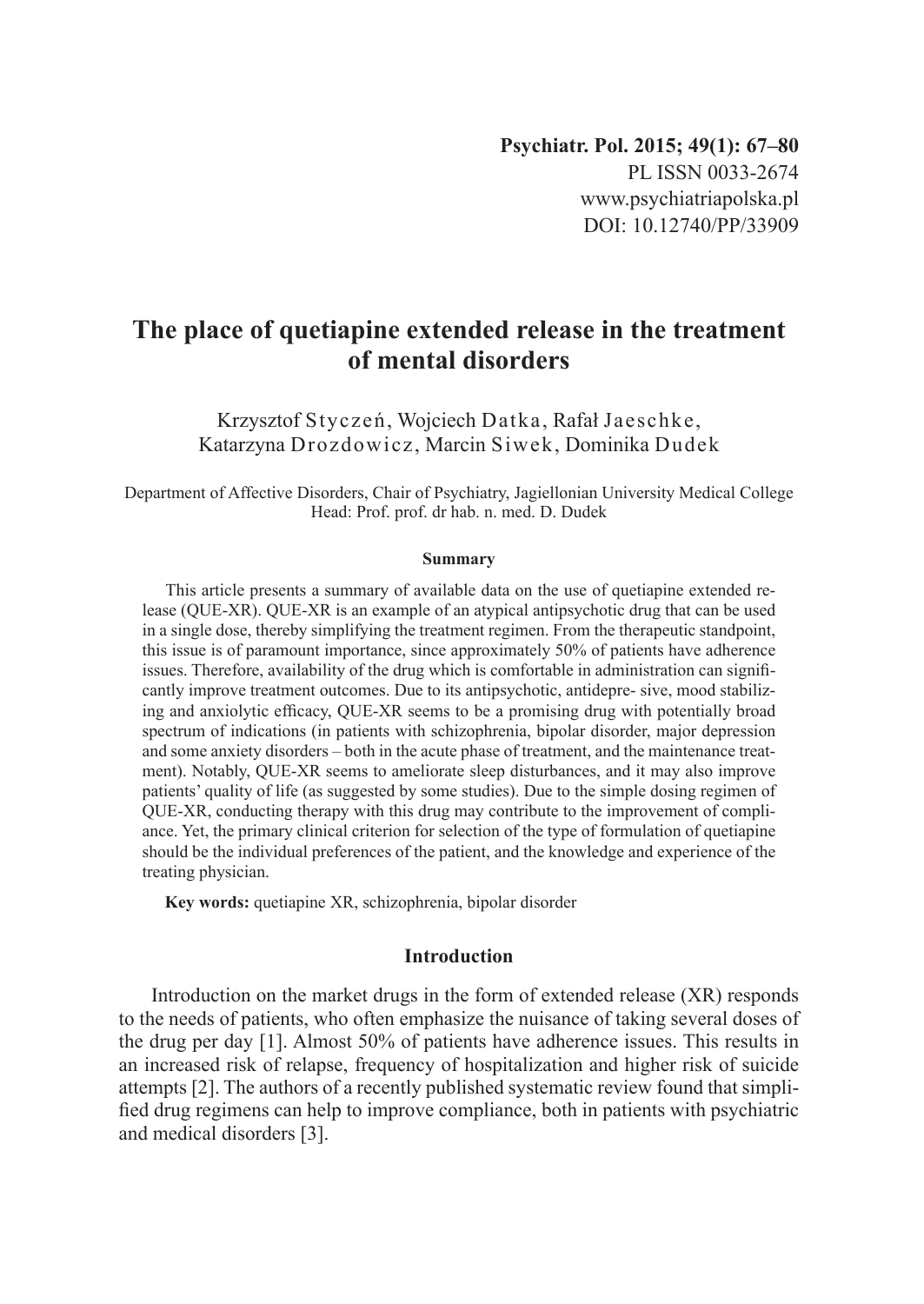QUE-XR is an example of an atypical antipsychotic drug that may be used in a single dose, thereby simplifying the treatment regimen. Thus, applying drug that is comfortable in administration, resulting in relatively few adverse effects could significantly contribute to the improvement in compliance [2].

According to the European Medicines Agency [4], QUE-XR can be used in the course of the following mental disorders:

- 1. schizophrenia (both in the acute phase, and in the maintenance therapy);
- 2. bipolar disorder (BD) in the acute phase (in patients with mania with moderate or considerable degree of severity, as well as in patients with severe bipolar depression), or as a part of maintenance therapy (in patients with a history of mania or depression, who showed a therapeutic response to quetiapine);
- 3. severe episodes of major depressive disorder (MDD) (as adjuvant therapy)

Corresponding indications of registration have been adopted in Poland [5].

The use of quetiapine XR in patients with specific mental disorders

## *Schizophrenia*

The effectiveness of QUE-XR both in the acute phase, and in the maintenance treatment of adult patients with schizophrenia have been confirmed in a number of phase III clinical trials. Majority of the data derive from double-blind randomized controlled trials (RCTs) (see Table 1) [6–9].

Table 1. **Summary of the results of randomized controlled trials on the efficacy of quetiapine XR in patients with schizophrenia**

| Kahn et al., 2007 [8]             |                                                                                                                                                                                                                                                                                       |
|-----------------------------------|---------------------------------------------------------------------------------------------------------------------------------------------------------------------------------------------------------------------------------------------------------------------------------------|
| Population                        | $N = 588$                                                                                                                                                                                                                                                                             |
| Intervention in the study group   | QUE-XR at the dose of 400 mg/day, 600 mg/day or 800 mg/day                                                                                                                                                                                                                            |
| Intervention in the control group | QUE-IR at the dose of 400 mg/day (200 mg twice a day) or placebo.                                                                                                                                                                                                                     |
| Results                           | In the QUE-XR-group a significant improvement in PANSS score at week<br>6 compared to placebo (-18.8), in subgroups: -24.8 ( $p = 0.03$ ), -30.9<br>(p < 0.001), and -31.3 (p < 0.001) for the QUE-XR at 400, 600 or 800<br>mg/day and -26.6 ( $p = 0.004$ ) for QUE-IR was obtained. |
|                                   | Side effects in groups of XR and IR: dizziness and drowsiness.                                                                                                                                                                                                                        |
| Peuskens et al., 2008 [6]         |                                                                                                                                                                                                                                                                                       |
| Population                        | $N = 197$                                                                                                                                                                                                                                                                             |
| Intervention in the study group   | QUE-XR (300 mg on day 1, 600 mg on day 2, and then individually<br>adjusted dose of 400-800 mg/day.                                                                                                                                                                                   |
|                                   | After 16 weeks all the subjects from the study group were treated with<br>QUE-XR at a dose of 400-800 mg/day.                                                                                                                                                                         |
| Intervention in the control group | QUE-XR (300 mg on day 1, 600 mg on day 2, and then individually<br>adjusted dose of 400-800 mg/day.                                                                                                                                                                                   |
|                                   | After 16 weeks all the subjects from the control group were using placebo.                                                                                                                                                                                                            |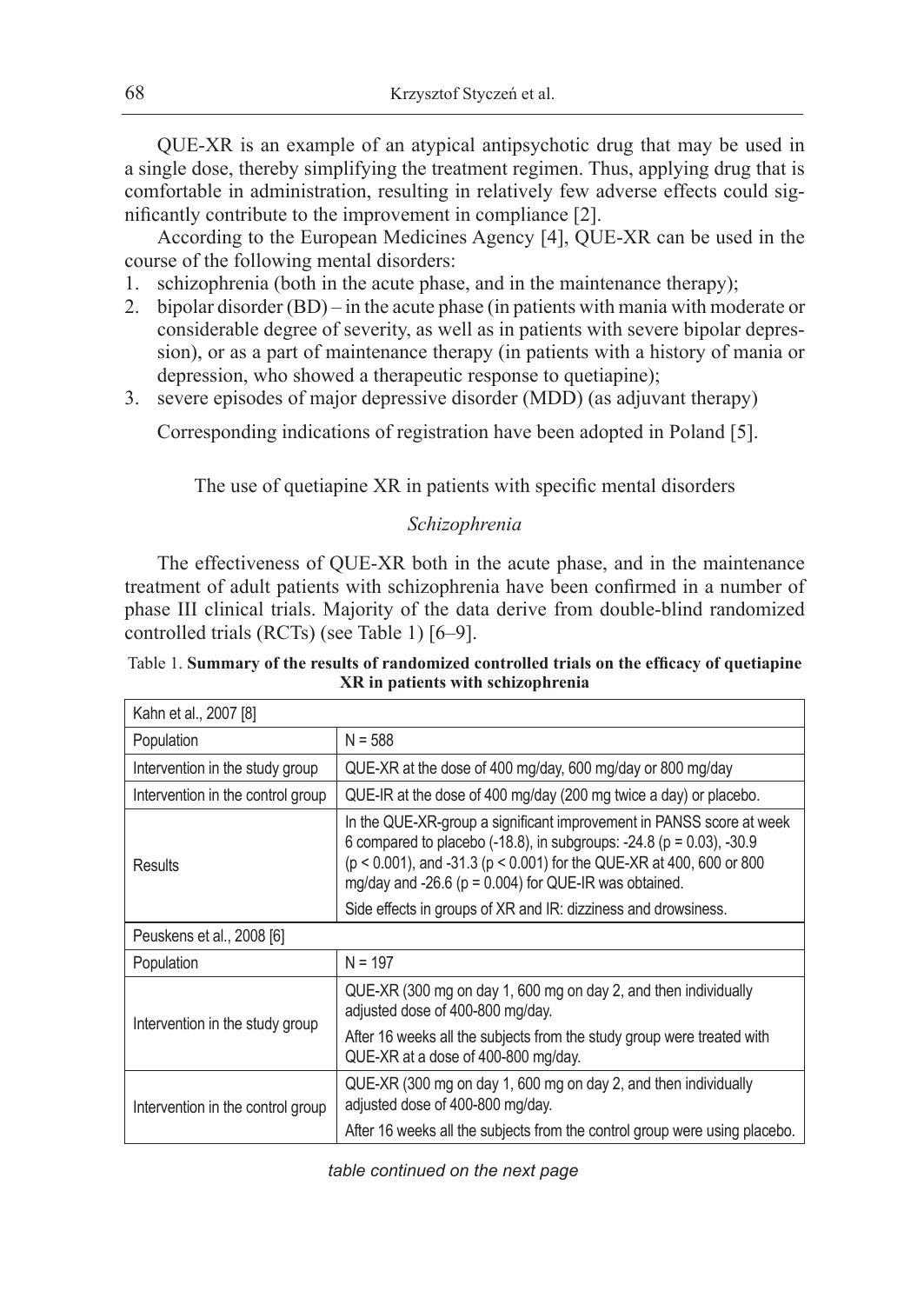| Results*                          | QUE-XR compared to placebo effectively prevented the relapse (10.7%<br>vs. 41.4%): HR = 0.16 (95% CI: 0.08-0.34); NNT = 3 (95% CI: 3-7).                                                                                                                      |
|-----------------------------------|---------------------------------------------------------------------------------------------------------------------------------------------------------------------------------------------------------------------------------------------------------------|
|                                   | Tolerance of the drug was comparable in both groups (incidence of adver-<br>se events: 18% in the QUE-XR and 21% in the placebo group, p > 0.05).                                                                                                             |
| Lindenmayer et al., 2008 [9]      |                                                                                                                                                                                                                                                               |
| Population                        | $N = 565$                                                                                                                                                                                                                                                     |
| Intervention in the study group   | QUE-XR at the dose of 300 mg/day, 600 mg/day or 800 mg/day.                                                                                                                                                                                                   |
| Intervention in the control group | QUE-IR at the dose of 300 mg/day, or 600 mg/day, or placebo.                                                                                                                                                                                                  |
| <b>Results</b>                    | The improvement on the PANSS: QUE-XR 300 mg/day -5.01, 600<br>mg/day -13.01 and 800 mg/day -11.17, QUE-IR 300 mg/day -9.42<br>and 600 mg/day -6.97, and -5.19 placebo.                                                                                        |
|                                   | Statistically significant difference in favour of QUE-XR used at a dose<br>of 600 mg/day ( $p = 0.033$ ).                                                                                                                                                     |
| Peuskens et al., 2010 [10]        |                                                                                                                                                                                                                                                               |
| Population                        | $N = 197$                                                                                                                                                                                                                                                     |
| Intervention in the study group   | QUE-XR at the dose of 400, 600 or 800 mg/day.                                                                                                                                                                                                                 |
| Intervention in the control group | Placebo.                                                                                                                                                                                                                                                      |
| Results                           | The risk of relapse was higher in the placebo group than QUE-XR (HR<br>$= 0.39$ ; 95% CI: 0.19–0.81, p = 0.009). After 6 months, the probability of<br>remission was 76% in the QUE-XR group and 52% in the placebo group.                                    |
| Loebel et al., 2013 [11]          |                                                                                                                                                                                                                                                               |
| Population                        | $N = 353$                                                                                                                                                                                                                                                     |
| Intervention in the study group   | Lurasidone at the dose of 40-160 mg/day.                                                                                                                                                                                                                      |
| Intervention in the control group | QUE-XR at the dose of 200-800 mg/day.                                                                                                                                                                                                                         |
| Results                           | After 12 months the risk of relapse was 33.6% for QUE-XR and 23.7% for<br>lurasidone.                                                                                                                                                                         |
| Naber et al., 2013 [12]           |                                                                                                                                                                                                                                                               |
| Population                        | $N = 798$                                                                                                                                                                                                                                                     |
| Intervention in the study group   | QUE-XR at the dose of 400-800 mg/day.                                                                                                                                                                                                                         |
| Intervention in the control group | Risperidone at the dose of 2-6 mg/day.                                                                                                                                                                                                                        |
| <b>Results</b>                    | After 12 months, no statistically significant differences on the SWN-K<br>scores were detected. The QUE-XR group: change in score of 23.2<br>points; in the risperidone group: change in score of 21.1 points; difference<br>$= 2.1$ (95% CI: $- 0.8$ ; 5.0). |
|                                   | Note: a non-inferiority study.                                                                                                                                                                                                                                |
| Harvey et al., 2013 [13]          |                                                                                                                                                                                                                                                               |
| Population                        | $N = 267$                                                                                                                                                                                                                                                     |
| Intervention in the study group   | Lurasidone at the dose of 80 mg/day or 160 mg/day or QUE-XR dosed<br>200-800 mg/day.                                                                                                                                                                          |
| Intervention in the control group | Placebo.                                                                                                                                                                                                                                                      |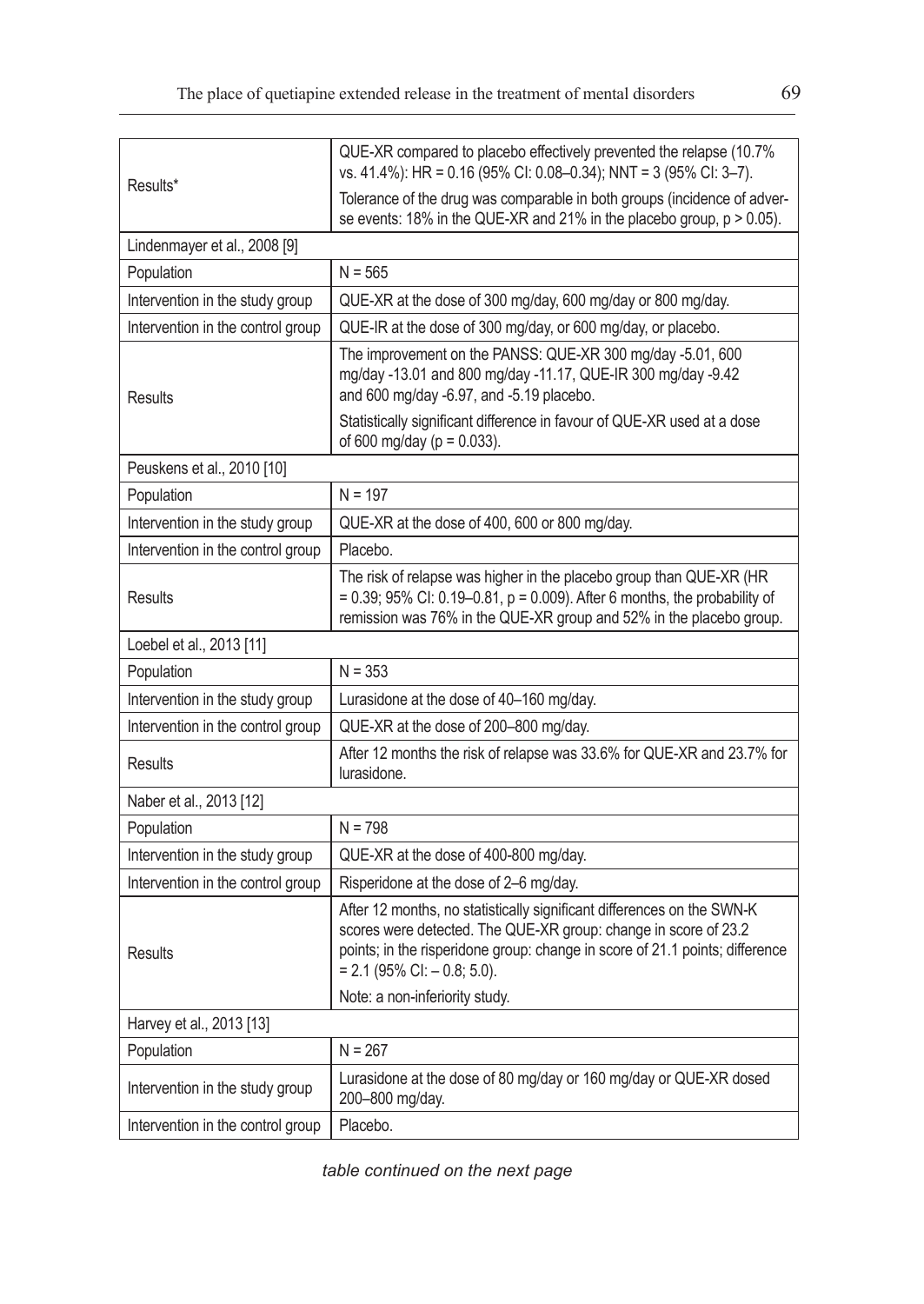| Results                           | Statistically significant improvement in cognitive function between the<br>groups receiving active treatment and placebo was observed at the 6th<br>week of the study (UPSA-B).                                                                                                                |
|-----------------------------------|------------------------------------------------------------------------------------------------------------------------------------------------------------------------------------------------------------------------------------------------------------------------------------------------|
| Loebel et al., 2013 [14]          |                                                                                                                                                                                                                                                                                                |
| Population                        | Patients with schizophrenia with symptoms of agitation ( $N = 486$ )                                                                                                                                                                                                                           |
| Intervention in the study group   | Lurasidone at the dose of 80 mg/day or 160 mg/day or QUE-XR dosed<br>600 mg/day.                                                                                                                                                                                                               |
| Intervention in the control group | Placebo                                                                                                                                                                                                                                                                                        |
| Results                           | In the QUE-XR group there was a significant improvement in the PANSS-<br>-EC scores (determining the level of agitation of patients). Hypersomnia<br>during the day did not remit in the group receiving QUE-XR (EES scale,<br>$p < 0.01$ ), as compared to the placebo and lurasidone groups. |

\* The NNT value (with the 95% CI) was calculated on the basis of the data presented in the original study. Abbreviations: CI – confidence interval; EES – Epworth Sleepiness Scale; HR – hazard ratio; NNT – number needed to treat; PANSS – Positive and Negative Syndrome Scale; PANSS-EC – Positive and Negative Syndrome Scale, Excited Component; QUE-IR – quetiapine immediate release; QUE-XR – quetiapine extended release; SWN-K – Subjective Well-Being under Neuroleptics Scale; UPSA-B – University of California San Diego Performance-based Skills Assessment Brief

Kahn et al. [8] compared the efficacy of QUE-XR used in one of three doses (400, 600 or 800 mg/day in the evening) with the effects of taking quetiapine immediate release (QUE-IR, administered in two doses of 200 mg) or placebo. The target doses of QUE-XR were reached very quickly (400 and 600 mg on the second day of treatment, and 800 mg on the third day of observation). 76% of patients ( $n = 446$ ) completed the study. After 6 weeks, each of the given doses QUE-XR (as well as QUE-IR) showed advantage over placebo, both in terms of the reduction of the symptoms of schizophrenia (as measured by the Positive and Negative Syndrome Scale (PANSS) scores, and the criteria of therapeutic response ( $\geq$  30% reduction of the PANSS score, as compared to baseline, or the proportion of patients who achieved  $\leq$  3 points on the Clinical Global Impression (CGI) scale at the end of the trial).

Another placebo-controlled RCT, in which 532 patients with symptoms of acute schizophrenia were receiving QUE-XR and QUE-IR for six weeks (at the doses of 300, 600 or 800 mg/day) or QUE-IR (at a target dose of 300 mg/day or 600 mg/day), has shown that only patients receiving QUE-XR at dose of 600 mg/day had obtained a statistically significant reduction of disease severity (as measured by the PANSS scores). The statistical significance in the case of improvement observed on the CGI scale was found for both the daily dose of 800 mg QUE-XR and 300 mg QUE-IR [9].

Ganesan et al. [15] in the 12-week, multicenter, open-label study investigated tolerability and efficacy of QUE-XR used in patients with schizophrenia who have previously used atypical antipsychotic drugs other than quetiapine, but did not obtain a significant improvement in clinical status. In 62.8% of the 292 patients who completed the study, the switch has brought benefits in terms of a statistically significant reduction of disease severity (as indicated by the PANSS and CGI scores), and decrease of the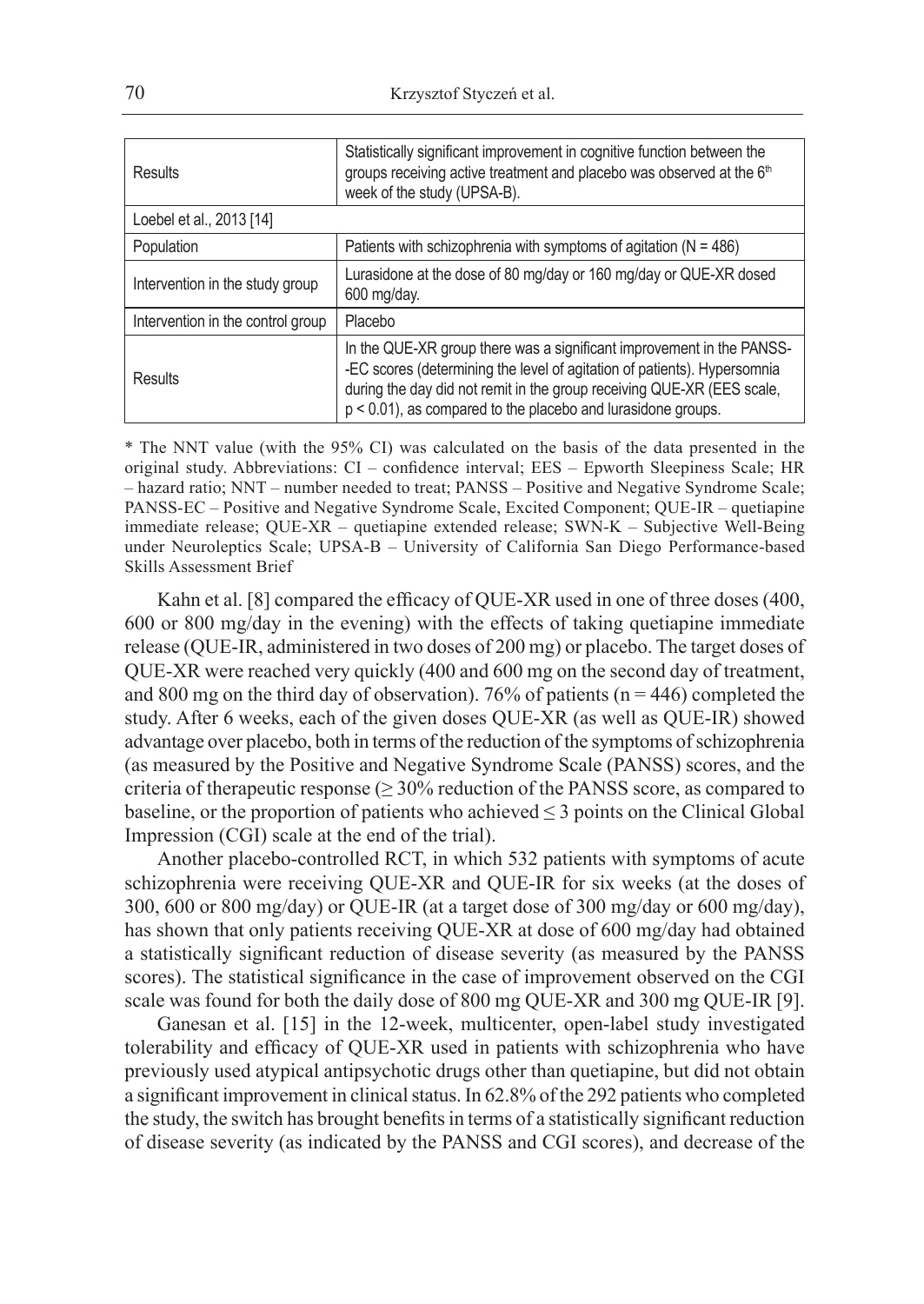severity of extrapyramidal symptoms assessed using the Simpson-Angus Scale – SAS, and the Barnes Akathisia Rating Scale – BARS.

Peuskens et al. [6] studied the long-term efficacy of QUE-XR used at the doses of 400 or 800 mg/day in patients with schizophrenia in a stable condition. The patients were randomly assigned to one of two groups: receiving QUE-XR or placebo. After 16 weeks of observation, it was found that QUE-XR significantly extended the average time to relapse of symptoms. In addition, compared with placebo, in patients treated with QUE-XR the rate of relapse was significantly lower. Similar conclusions can be drawn from the study by Loebel et al. [11], who found that the QUE-XR at the doses of 200–800 mg/day similarly effectively prevents relapse of schizophrenia, as lurasidone used at the doses of 40–160 mg/day.

## Bipolar disorder

As in the case of many atypical antipsychotic drugs, quetiapine plays an important role in treatment of BD [16, 17]. Since this drug exerts antipsychotic, antidepressive and mood stabilizing effects [18], taking quetiapine may benefit both patients suffering from bipolar disorder exacerbation and patients requiring maintenance therapy. However, although there have been many studies on the QUE-IR in the treatment of patients with bipolar disorder [16], the evidence based on the clinical profile of QUE-XR is largely incomplete.

Most of the data on the efficacy and safety of using QUE-XR in this clinical population derive from the five RCTs. With an exception of the study by Riesenberg et al. [19], there have been no RCT on direct comparisons between QUE-IR and QUE-XR in the treatment of patients with BD (see Table 2) [19–26]. Therefore, most of the recommendations regarding the use of QUE-XR in patients with bipolar disorder is a compilation of conclusions from studies on QUE-IR, pharmacokinetic considerations, and data on patients' individual preferences [20–23].

| Suppes et al., 2010 [25]          |                                                                                                                                                                                                                                                                                                                                                                                                          |
|-----------------------------------|----------------------------------------------------------------------------------------------------------------------------------------------------------------------------------------------------------------------------------------------------------------------------------------------------------------------------------------------------------------------------------------------------------|
| Population                        | Patients with bipolar depression in the course of BD type I or II.                                                                                                                                                                                                                                                                                                                                       |
| Intervention in the study group   | QUE-XR 300 mg once a day ( $N = 133$ ).                                                                                                                                                                                                                                                                                                                                                                  |
| Intervention in the control group | Placebo ( $N = 137$ ).                                                                                                                                                                                                                                                                                                                                                                                   |
| Results *                         | After 8 weeks of observation in QUE-XR group it was found as follows:<br>greater reduction in symptoms of depression ( $ES = 0.61$ );<br>higher probability of obtaining a therapeutic response (65.4% vs.<br>43.1%): RB = 1.52 (95% CI: 1.21-1.91); NNT = 5 (95% CI: 3-10);<br>higher probability of obtaining a remission (54.1% vs. 39.4%):<br>RB = 1.41 (95% CI: 1.09–1.83); NNT = 7 (95% CI: 4–23). |
|                                   | Note: Compared with the placebo, in the QUE-XR group there was<br>a significant reduction in the severity of depressive symptoms after 7 days<br>of treatment.                                                                                                                                                                                                                                           |

| Table 2. Summary of the results of randomized controlled trials on the efficacy of quetiapine |  |
|-----------------------------------------------------------------------------------------------|--|
| XR in patients with bipolar disorder                                                          |  |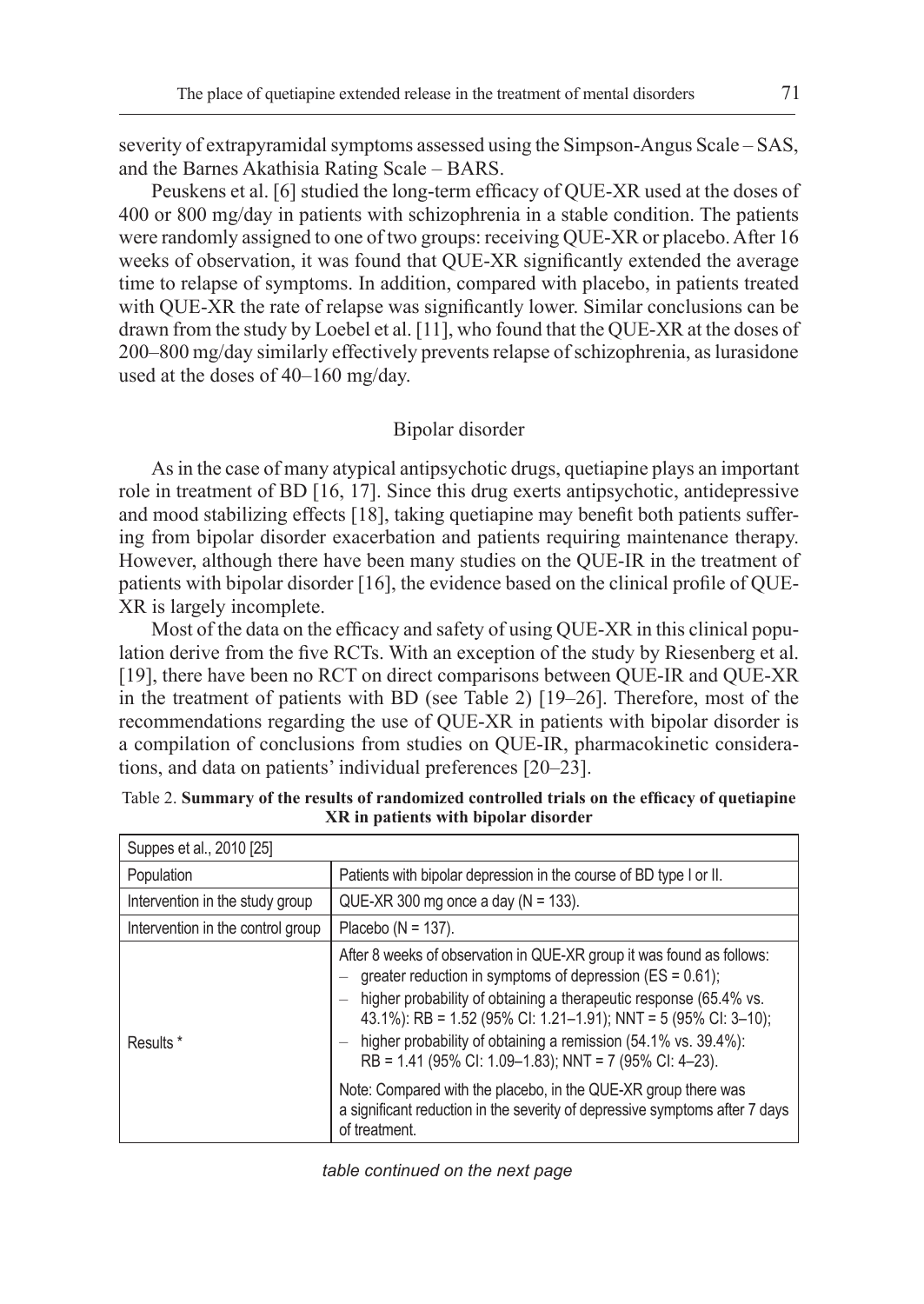| Cutler et al., 2011 [24]          |                                                                                                                                                                                                                                                                                                                                                                                                                                                                                                                                                                                                                                                                                                                                                                                                                                                                                                                                                                                                                                                                                                                                                                                                                                                                                          |
|-----------------------------------|------------------------------------------------------------------------------------------------------------------------------------------------------------------------------------------------------------------------------------------------------------------------------------------------------------------------------------------------------------------------------------------------------------------------------------------------------------------------------------------------------------------------------------------------------------------------------------------------------------------------------------------------------------------------------------------------------------------------------------------------------------------------------------------------------------------------------------------------------------------------------------------------------------------------------------------------------------------------------------------------------------------------------------------------------------------------------------------------------------------------------------------------------------------------------------------------------------------------------------------------------------------------------------------|
| Population                        | Patients with bipolar disorder type I, during an episode of mania.                                                                                                                                                                                                                                                                                                                                                                                                                                                                                                                                                                                                                                                                                                                                                                                                                                                                                                                                                                                                                                                                                                                                                                                                                       |
| Intervention in the study group   | QUE-XR 400-800 mg once a day ( $N = 149$ ).                                                                                                                                                                                                                                                                                                                                                                                                                                                                                                                                                                                                                                                                                                                                                                                                                                                                                                                                                                                                                                                                                                                                                                                                                                              |
| Intervention in the control group | Placebo ( $N = 159$ ).                                                                                                                                                                                                                                                                                                                                                                                                                                                                                                                                                                                                                                                                                                                                                                                                                                                                                                                                                                                                                                                                                                                                                                                                                                                                   |
| Results <sup>*</sup>              | After 3 weeks of observation in QUE-XR group it was found as follows:<br>greater reduction in symptoms of mania (an average of -14.34<br>points. vs. -10.52 points. in YMRS, p < 0.001);<br>higher probability of obtaining a therapeutic response (55% vs.<br>33.3%): RB = 1.65 (95% CI: 1.2-2.15); NNT = 5 (95% CI: 4-10);<br>higher probability of obtaining a remission (41.6% vs. 27.7%):                                                                                                                                                                                                                                                                                                                                                                                                                                                                                                                                                                                                                                                                                                                                                                                                                                                                                           |
|                                   | RB = 1.5 (95% CI: 1.1–2.06); NNT = 8 (95% CI: 5-30).                                                                                                                                                                                                                                                                                                                                                                                                                                                                                                                                                                                                                                                                                                                                                                                                                                                                                                                                                                                                                                                                                                                                                                                                                                     |
| Riesenberg et al., 2012 [19]      |                                                                                                                                                                                                                                                                                                                                                                                                                                                                                                                                                                                                                                                                                                                                                                                                                                                                                                                                                                                                                                                                                                                                                                                                                                                                                          |
| Population                        | Patients with a diagnosis of bipolar disorder type I or II, whose last episo-<br>de was depression.                                                                                                                                                                                                                                                                                                                                                                                                                                                                                                                                                                                                                                                                                                                                                                                                                                                                                                                                                                                                                                                                                                                                                                                      |
| Intervention in the study group   | QUE-XR in titrated doses (target dose: 300 mg 1x daily).                                                                                                                                                                                                                                                                                                                                                                                                                                                                                                                                                                                                                                                                                                                                                                                                                                                                                                                                                                                                                                                                                                                                                                                                                                 |
| Intervention in the control group | QUE-IR in titrated doses (target dose: 300 mg 1x day).                                                                                                                                                                                                                                                                                                                                                                                                                                                                                                                                                                                                                                                                                                                                                                                                                                                                                                                                                                                                                                                                                                                                                                                                                                   |
| Results *                         | After 1 week of observation less severe sedation after 1, 2 or 3 hours<br>post-dose ( $p \le 0.05$ ) was found in the QUE-XR group.                                                                                                                                                                                                                                                                                                                                                                                                                                                                                                                                                                                                                                                                                                                                                                                                                                                                                                                                                                                                                                                                                                                                                      |
| Sheehan et al., 2013 [26]         |                                                                                                                                                                                                                                                                                                                                                                                                                                                                                                                                                                                                                                                                                                                                                                                                                                                                                                                                                                                                                                                                                                                                                                                                                                                                                          |
| Population                        | Patients with a diagnosis of bipolar disorder with comorbid PD or GAD.                                                                                                                                                                                                                                                                                                                                                                                                                                                                                                                                                                                                                                                                                                                                                                                                                                                                                                                                                                                                                                                                                                                                                                                                                   |
| Intervention in the study group   | QUE-XR 50-300 mg 1x daily (N = 49).                                                                                                                                                                                                                                                                                                                                                                                                                                                                                                                                                                                                                                                                                                                                                                                                                                                                                                                                                                                                                                                                                                                                                                                                                                                      |
| Intervention in the control group | DVP-ER 500-3000 mg/day (N = 49) or placebo (N = 51).                                                                                                                                                                                                                                                                                                                                                                                                                                                                                                                                                                                                                                                                                                                                                                                                                                                                                                                                                                                                                                                                                                                                                                                                                                     |
| Results *                         | After 8 weeks of observation QUE-XR group compared to the DVP-ER<br>group presented:<br>higher probability of obtaining a therapeutic response in the symp-<br>toms of PD or GAD (62% vs. 35%): RB = 1.76 (95% CI: 1.13-2.75);<br>NNT = 4 (95% CI: 3-14);<br>- higher probability of obtaining PD or GAD remission (45% vs. 22%):<br>RB = 2 (95% CI: 1.09-3.67); NNT = 5 (95% CI: 3-24);<br>higher probability of obtaining a therapeutic response in BD symp-<br>toms (40% vs. 17%): RB = 2.5 (95% CI: 1.22-5.13); NNT = 5 (95%<br>$Cl: 3-14);$<br>similar probability of obtaining remission of BD symptoms (19% vs.<br>11%): RB = 1.8 (95% CI: 0.65-4.99).<br>- Compared with the placebo in QUE-XR group presented:<br>similar probability of obtaining a therapeutic response in the symp-<br>toms of PD or GAD (62% vs. 47%): RB = 1.3 (95% CI: 0.9-1.88);<br>higher probability of obtaining PD or GAD remission (45% vs. 22%):<br>RB = 2.08 (95% CI: 1.13-3.82); NNT = 5 (95% CI: 3-19);<br>similar probability of obtaining a therapeutic response in BD symp-<br>$\overline{\phantom{0}}$<br>toms (40% vs. 36%): RB = 1.16 (95% CI: 0.7-1.91);<br>similar probability of obtaining remission of symptoms of bipolar di-<br>sorder (19% vs. 12%): RB = 1.56 (95% CI: 0.6-4.06). |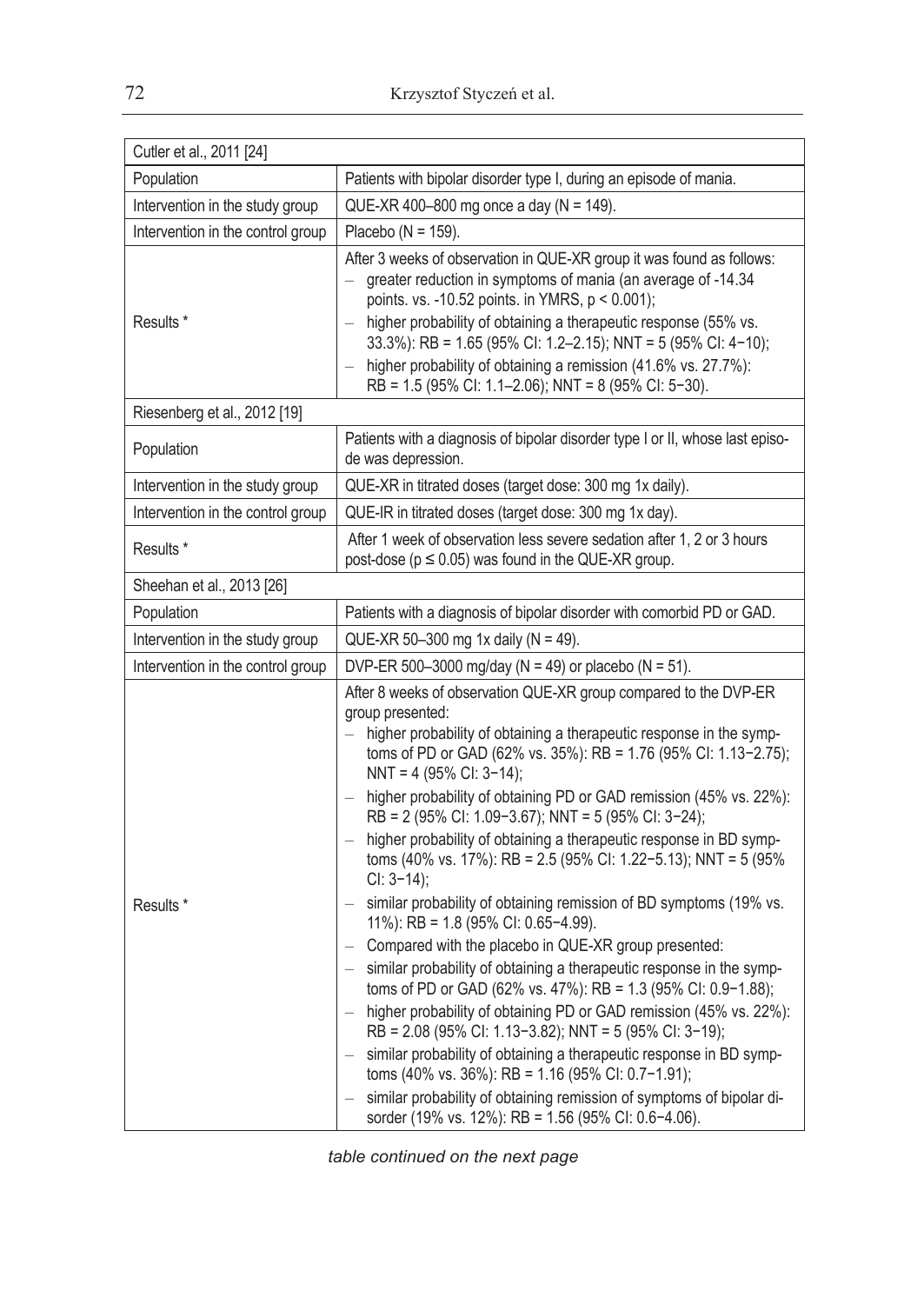| Kim et al., 2014 [22]             |                                                                                                                                                                                                                                                                                                                                                                                    |
|-----------------------------------|------------------------------------------------------------------------------------------------------------------------------------------------------------------------------------------------------------------------------------------------------------------------------------------------------------------------------------------------------------------------------------|
| Population                        | Patients with a diagnosis of a depressive episode in the course of BD<br>type I or II.                                                                                                                                                                                                                                                                                             |
| Intervention in the study group   | QUE-XR 300 mg 1x daily ( $N = 12$ ).                                                                                                                                                                                                                                                                                                                                               |
| Intervention in the control group | Lithium carbonate at a starting dose of 600 mg/day (which is modified to<br>obtain a concentration of lithium in serum = $0.8-1.2$ mmol/l) (N = 17).                                                                                                                                                                                                                               |
| Results*                          | After 8 weeks of observation in QUE-XR group it was found as follows:<br>similar probability of obtaining a therapeutic response in depressive<br>symptoms (58% vs. 35%): RB = 1.65 (95% CI: 0.74-3.69);<br>marginally higher probability of remission (50% vs. 12%): RB = 4.25<br>(95% CI: 1.03-17.57); NNT = 3 (95% CI: 2-17);<br>a significant improvement in quality of sleep. |

Measures of effect (RB and NNT) with 95% CI were calculated on the basis of the data presented in the original studies. § Double-blind RCT. # Open-label RCT. Abbreviations: CI − confidence interval; DVP-ER – divalproex extended release, ES – effect size; GAD – generalized anxiety disorder, NNT – number needed to treat; PD – panic disorder, RB – relative benefit, RCT – randomized controlled trial, QUE-IR – quetiapine immediate release; QUE-XR – quetiapine extanded release; YMRS – Young Mania Rating Scale

The results of the three RCT (placebo- [24, 25] or QUE-IR-controlled [19]), suggest that treatment with QUE-XR is associated with a higher likelihood of obtaining a therapeutic response or remission in patients with mania [24] or bipolar depression [19, 25]. In the study encompassing patients with bipolar disorder with comorbid generalized anxiety disorder (GAD) or panic disorder (PD), Sheehan et al. found that, although the data on the effectiveness of QUE-XR in the symptoms of bipolar disorders are ambiguous, subjects treated with the drug enjoyed higher chance of obtaining a therapeutic response or remission of anxiety disorders [26] (However, the results of the recently published study by Gao et al. suggest that QUE-XR may not differ from placebo in antidepressant efficacy in patients whose GAD occurs with bipolar disorder type I or II [27]). Kim et al. noted that QUE-XR has similar antidepressant efficacy as lithium carbonate, but is more effective in reducing the severity of sleep disorders [22]. Based on a literature review, Pompili et al. pointed out that the rapid onset of action QUE-XR and the beneficial effect of this drug on the quality of sleep may significantly contribute to reduce the risk of suicide in patients with depression in the course of bipolar disorder or MDD [28].

It seems that people taking QUE-XR are not at a great risk for serious side effects. Suppes et al. found that the use of QUE-XR is associated with a significantly higher risk of occurrence of dry mouth (37.2% vs.  $7.1\%$ , p < 0.05), daytime sleepiness (29.2%) vs. 5.7%,  $p < 0.05$ ), sedation (23.4% vs. 7.1%,  $p < 0.05$ ) and clinically significant (i.e. about ≥ 7%) increase in body weight  $(8.2\% \text{ vs. } 0.8\%, \text{ p} < 0.05)$  [25].

Currently, joint statement of experts from working groups of the Canadian Networks for Mood and Anxiety Treatments (CANMAT) and the International Society for Bipolar Disorders (ISBD) is the only set of guidelines enlisting QUE-XR among the drugs recommended for subjects with BD [17]. These researchers concluded that the use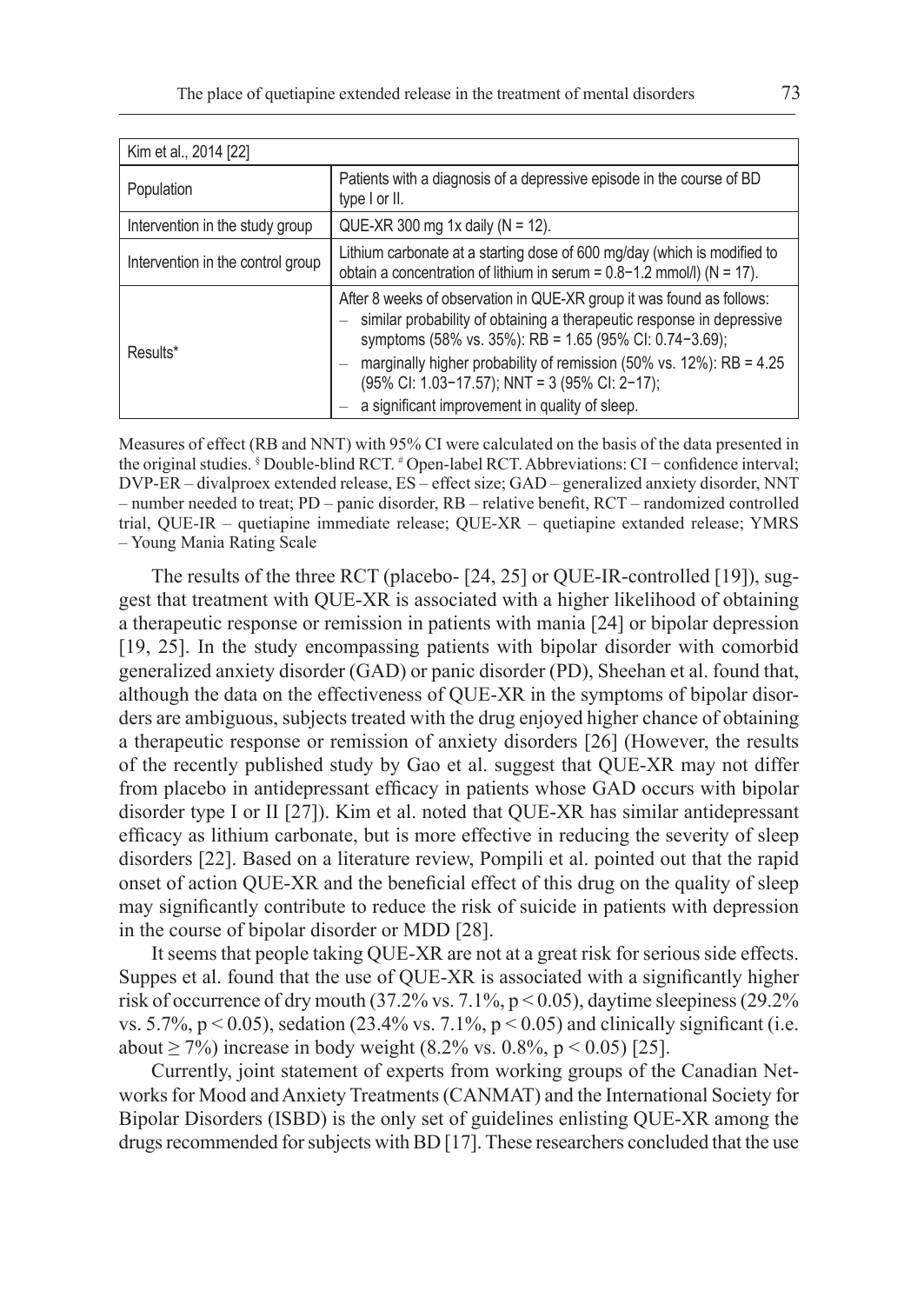of QUE-XR monotherapy is one of the first choice treatment options in patients with a history of mania or bipolar depression (both in the course of bipolar type I and II).

Overall, currently there is little evidence base for the use of QUE-XR instead of QUE-IR in the treatment of BD. Individual preferences of the patient should be the main criterion for selection of the formulation of quetiapine [16].

#### Major depressive disorder (MDD)

Several RCTs with placebo control group were conducted on the effectiveness of QUE-XR (at the doses of 50, 150 or 300 mg/day) as monotherapy in patients with acute phase of MDD [29, 30]. The observation time was six to eight weeks. In two of the cited studies an active treatment was used in the control groups (either duloxetine or escitalopram). QUE-XR has proven to be effective in reducing symptoms of depression. Importantly, the improvement could be seen as early as on the fourth day of treatment. This rapid positive effect was associated primarily with improving sleep and reducing tension, while in the later period of treatment improvement in all symptoms of depression could be observed.

Sanford [31] has summarized the results of studies on the effectiveness of QUE-XR in the adjuvant treatment of patients with MDD who have not obtained satisfactory results of therapy with antidepressants. According to this author the available data suggest that the use of QUE-XR, both at a dose of 150 mg/day and 300 mg/day can effectively reduce the severity of depressive symptoms, and is associated with a greater chance of obtaining remission (compared to placebo). Quality of life of people taking QUE-XR does not seem to differ from the well-being of patients receiving placebo.

In the meta-analysis of three RCTs (involving 1497 patients with MDD) Maneeton et al. [32] found that receiving QUE-XR is associated with a significant decrease in symptoms of depression and anxiety, as well as contributing to improve the quality of sleep (in comparison to placebo). The risk of discontinuation of treatment was similar in both groups. However, the authors emphasized the most common cause of resigning from therapy with QUE-XR were the side effects.

## Anxiety Disorders

Authors of the Canadian guidelines for the treatment of anxiety disorders (published in 2014) attributed the most important role to the selective serotonin reuptake inhibitors (SSRI) and serotonin and norepinephrine reuptake inhibitors (SNRI). However, both in some clinical studies of anxiety disorders, as well as the guidelines themselves, attention has been drawn to the role of the atypical antipsychotic drugs, including QUE-XR [33]. So far, relatively few studies on the effectiveness of QUE-XR in the treatment of anxiety disorders have been conducted (see Table 3). Most scientific data pertain to the effects QUE-XR on the mental status of subjects diagnosed with generalized anxiety disorder (GAD) [34].

In patients with GAD, Katzman et al. evaluated the long-term (>12 weeks) efficacy of the drug compared to placebo. Initially, all the patients were receiving QUE-XR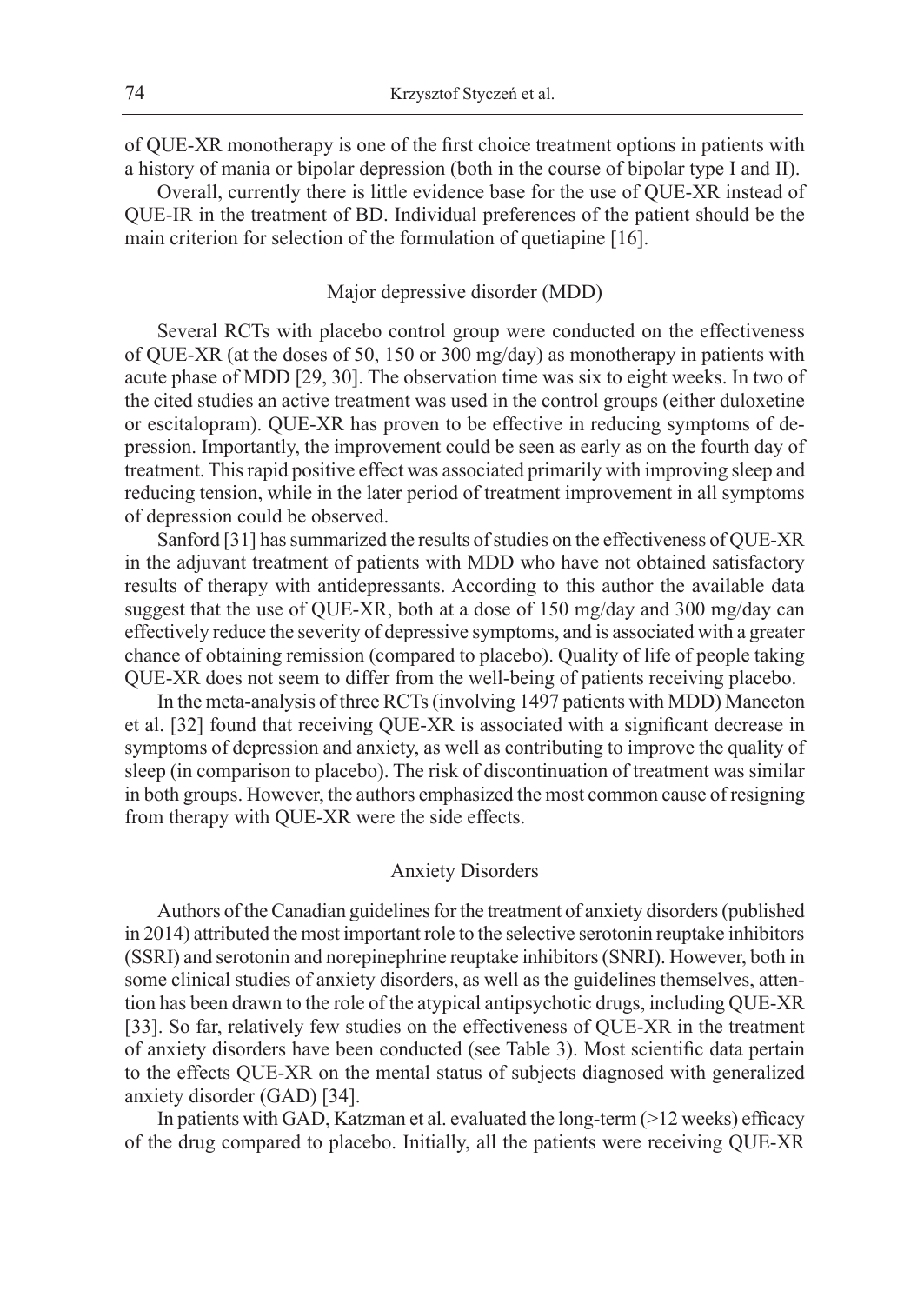(until the stabilization of mental status), and then patients were randomly assigned to one of four groups: QUE-XR 50 mg/day, 150 mg/day or 300 mg/day or placebo. A significant reduction in the risk of relapse of anxiety symptoms, lower risk of treatment discontinuation, and improvement in the quality of life was observed in subjects continuing treatment with QUE-XR [35].

In another clinical trial (conducted by Khan et al. [36]) changes in the severity of anxiety symptoms in patients with GAD were analysed using either the two-drug regimen: SSRI/SNRI + QUE-XR or SSRI/SNRI + placebo. After eight weeks of treatment there was no statistically significant decrease in the symptoms of anxiety or statistically significant improvement of quality of life in patients receiving QUE-XR as adjuvant therapy.

Slightly different conclusions were drawn from the study conducted by Endicott et al., who analysed the results of three RCTs on the use of QUE-XR as monotherapy in adults with a diagnosis of GAD, and one RCT performed in the population of elderly patients. Participants in the study received QUE-XR at a dose of 50 mg/day, 150 mg/ day or 300 mg/day. After 8 weeks of treatment significant improvement in quality of life was observed in patients receiving this drug at a dose of 150 mg/day. There was no such effect in patients taking QUE-XR in different doses. At the same time QUE-XR (regardless of a dose) showed a significant anxiolytic efficacy [37].

Authors of the Canadian clinical guidelines have indicated that the QUE-XR may be more effective in the treatment of GAD in comparison with escitalopram. Meta-analyses conducted by Depping et al. [38] and LaLonde and Van Lieshout [39] suggest that QUE-XR is significantly more effective than placebo, and at least as effective as antidepressants in the treatment of GAD. However, compared with the use of antidepressants or placebo, therapy with using QUE-XR carries an increased risk of side effects such as weight gain or sedation, and is also associated with a higher risk of treatment discontinuation. Therefore, the authors of these guidelines recommend the use of QUE-XR (alone or as part of adjuvant therapy) as a second choice treatment option. Therapy with QUE-XR can be particularly beneficial in patients in whom the use of antidepressants or benzodiazepines may be harmful.

| Bandelow et al., 2010 [40]        |                                                                                                                                                                                               |
|-----------------------------------|-----------------------------------------------------------------------------------------------------------------------------------------------------------------------------------------------|
| Population                        | 873 subjects diagnosed with GAD (quetiapine XR 50 mg/day = 221, 150<br>mg/day = 218, paroxetine = 217, placebo 217)                                                                           |
| Intervention in the study group   | QUE-XR 50 mg/day or 150 mg/day or paroxetine 20 mg/day (for 8 weeks)                                                                                                                          |
| Intervention in the control group | Placebo                                                                                                                                                                                       |
| Results *                         | Lowering the level of anxiety in the HAM-A: LSM placebo (-12.3),<br>QUE-XR 50 mg/day LSM (-13.95), p < 0.05, QUE-XR 150 mg/day LSM<br>(-15.96), p < 0.001, paroxetine LSM (-14.45), p < 0.01. |
|                                   | A larger rate of remission in patients treated with QUE-XR at a dose of<br>150mg/day (42.6%, p < 0.01) than in the groups receiving paroxetine<br>(38.8%, p < 0.05) or placebo (27.2%).       |

| Table 3. Summary of results of randomized trials on the efficacy of quetiapine XR in patients |
|-----------------------------------------------------------------------------------------------|
| with anxiety disorders                                                                        |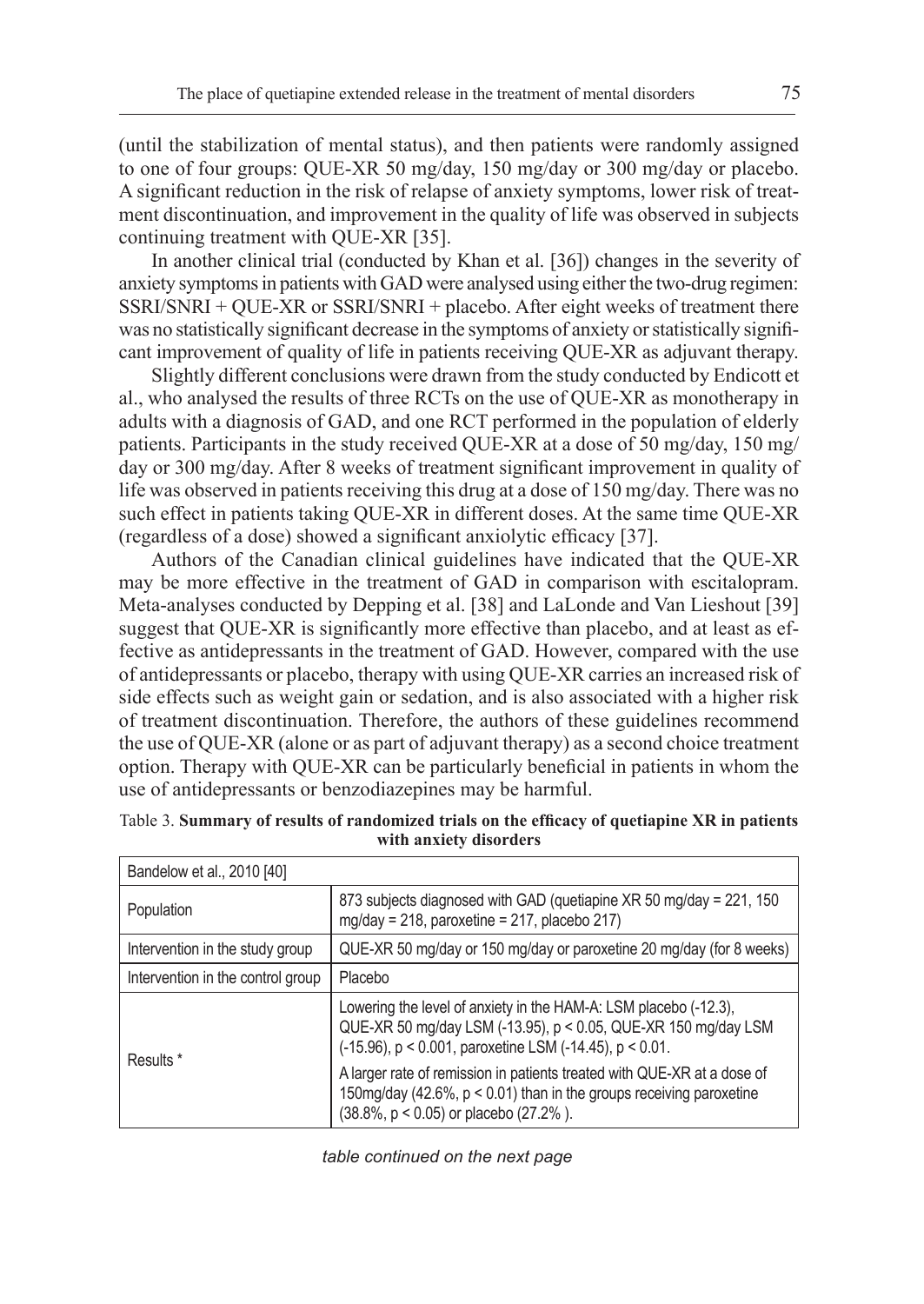| Katzman et al., 2011 [35]         |                                                                                                                                                                                                                                                                                |
|-----------------------------------|--------------------------------------------------------------------------------------------------------------------------------------------------------------------------------------------------------------------------------------------------------------------------------|
| Population                        | 432 patients with GAD (study group: 216, control group: 216)                                                                                                                                                                                                                   |
| Intervention in the study group   | Patients received 3 doses of quetiapine XR 50 (26.4%), 150 (49.1%) and<br>300 mg/day (24.5%).                                                                                                                                                                                  |
| Intervention in the control group | Patients in the control group received only placebo.                                                                                                                                                                                                                           |
| Results <sup>*</sup>              | QUE-XR significantly extended the time to recurrence of anxiety symp-<br>toms compared to placebo (HR = $0.19$ ; 95% CI = $0.12 - 0.31$ , p < 0.001).<br>QUE-XR significantly reduced the number of discontinuations of therapy:<br>119 (55.1% placebo) and 54 (25.0% QUE-XR). |
|                                   | The percentage of reported side effects in the compared groups was<br>similar: 51.9% (QUE-XR) and 51.4% (placebo).                                                                                                                                                             |
| Merideth et al., 2012 [34]        |                                                                                                                                                                                                                                                                                |
| Population                        | 854 patients with GAD (placebo = 215, QUE-XR 150 mg/day = 219,<br>$300$ mg/day = 207, escitalopram = 213)                                                                                                                                                                      |
| Intervention in the study group   | Patients received for a period of eight weeks, depending on randomiza-<br>tion QUE-XR 150 mg/day 300 mg/day or escitalopram 10 mg/day.                                                                                                                                         |
| Intervention in the control group | Placebo.                                                                                                                                                                                                                                                                       |
| Results*                          | A significant reduction in the total score on the HAM-A in the groups recei-<br>ving escitalopram (-12.3, $p < 0.05$ ), quetiapine XR 150 mg/day (-13.9,<br>$p < 0.001$ ) and 300 mg/day (-12.3, $p < 0.05$ ) compared to the placebo<br>group (-10.7).                        |
| Khan et al., 2013 [36]            |                                                                                                                                                                                                                                                                                |
| Population                        | 409 patients with GAD (study group 209, placebo group 200)                                                                                                                                                                                                                     |
| Intervention in the study group   | Patients received SSRI/SNRI + QUE-XR 150 mg/day or 300 mg/day for<br>8 weeks.                                                                                                                                                                                                  |
| Intervention in the control group | Patients received SSRI/SNRI + placebo for 8 weeks.                                                                                                                                                                                                                             |
|                                   | There was no statistically significant reduction in the HAM-A score in the<br>research group after 8 weeks of the study $(-10.74, p = 0.079)$ .                                                                                                                                |
| Results *                         | The reduction in the HAM-A score in 1 (-6.43; $p < 0.001$ ) and 6 (-11.13;<br>p < 0.05) weeks of treatment. After 8 weeks of treatment there was not<br>a significant improvement in quality of life in the study group (compared<br>to placebo).                              |

Abbreviations: CI − confidence interval; GAD − generalized anxiety disorder; HAM-A − Hamilton Anxiety Rating Scale; HR − hazard ratio; LSM − least squares method; QUE-XR – quetiapine extanded release; SSRI – selective serotonin reuptake inhibitors, SNRI − serotonin and norepinephrine reuptake inhibitors

## **Recapitulation**

In this article we have presented an outline of the current evidence base on the use of QUE-XR in patients with mental disorders. Despite the numerous advantages of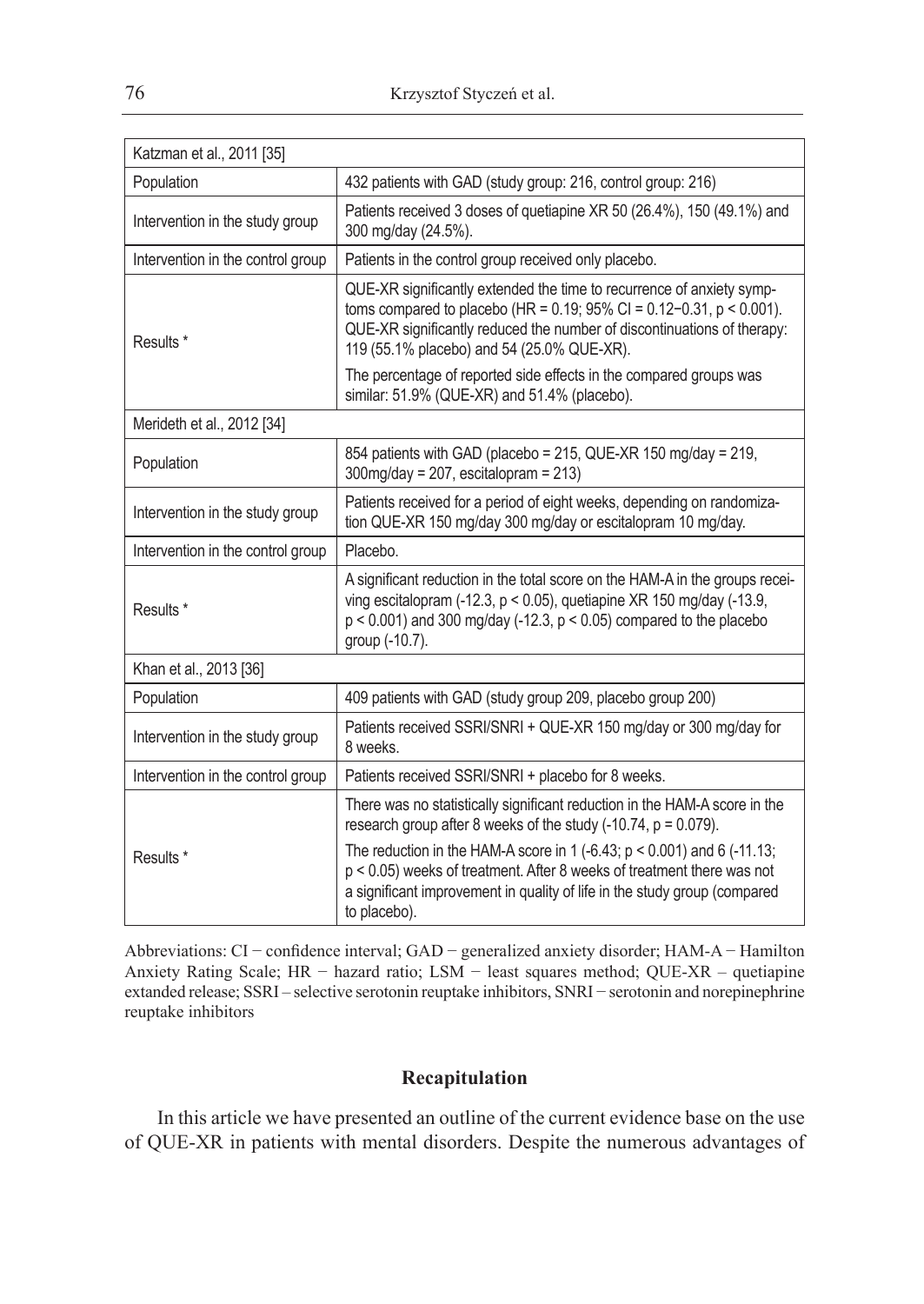QUE-XR, the data presented are not sufficient to unambiguously determine whether it would be better to use QUE-XR instead of QUE-IR. There is a need for direct comparative studies of the drug formulations, encompassing larger groups of participants. Still, the primary clinical criterion for selection of the quetiapine formulation should be the individual preferences of the patient, and the knowledge and experience of the treating physician. Taking into account the fact that modern psychiatry does not only search for correction of the psychopathological symptoms, but it also sets a goal to improve the quality of life and functioning of the patients during the symptomatic remission [41, 42], the convenience of application and the confirmed effectiveness of QUE-XR can contribute to the further improvement of treatment compliance.

#### **References**

- 1. Tyszkowska M, Podogrodzka M. *Stygmatyzacja na drodze zdrowienia w chorobach psychicznych – czynniki bezpośrednio związane z leczeniem psychiatrycznym*. Psychiatr. Pol. 2013; 47(6): 1011–1022.
- 2. Baldwin CM, Scott LJ. *Quetiapine extended release: in schizophrenia*. CNS Drugs 2009; 23(3): 261–269.
- 3. Ryan R, Santesso N, Lowe D, Hill S, Grimshaw J, Prictor M. et al. *Interventions to improve safe and effective medicines use by consumers: an overview of systematic reviews*. Cochrane Database Syst. Rev. 2014; 4: CD007768.
- 4. European Medicines Agency. Seroquel XR Article 6(13) referral Annex I, II, III, IV;2010. http://www.ema.europa.eu/docs/en\_GB/document\_library/Referrals\_document /Seroquel\_ XR\_6/WC500099193.pdf [retrieved: 06.10.2014]
- 5. Seroquel XR (description of the drug). Med. Prakt.; http://indeks.mp.pl/desc.php?id=7652 [retrieved: 06.10.2014].
- 6. Peuskens J, Trivedi J, Malyarov S, Brecher M, Svensson O, Miller F. et al. *Prevention of schizophrenia relapse with extended release quetiapine fumarate dosed once daily: a randomized, placebo-controlled trial in clinically stable patients*. Psychiatry 2007; 4(11): 34–50.
- 7. Moller HJ, Johnson S, Mateva T, Brecher M, Svensson O, Miller F. et al. *Evaluation of the feasibility of switching from immediate release quetiapine to extended release quetiapine fumarate in stable outpatients with schizophrenia*. Int. Clin. Psychopharmacol. 2008; 23(2): 95–105.
- 8. Kahn RS, Schulz SC, Palazov VD, Reyes EB, Brecher M, Svensson O. et al. *Efficacy and tolerability of once-daily extended release quetiapine fumarate in acute schizophrenia: a randomized, double-blind, placebo-controlled study*. J. Clin. Psychiatry 2007; 68(6): 832–842.
- 9. Lindenmayer JP, Brown D, Liu S, Brecher M, Meulien D. *The efficacy and tolerability of oncedaily extended release quetiapine fumarate in hospitalized patients with acute schizophrenia: a 6-week randomized, double-blind, placebo-controlled study*. Psychopharmacol. Bull. 2008; 41(3): 11–35.
- 10. Peuskens J, Trivedi JK, Brecher M, Miller F, Study I. *Long-term symptomatic remission of schizophrenia with once-daily extended release quetiapine fumarate: post-hoc analysis of data from a randomized withdrawal, placebo-controlled study*. Int. Clin. Psychopharmacol. 2010; 25(3): 183–187.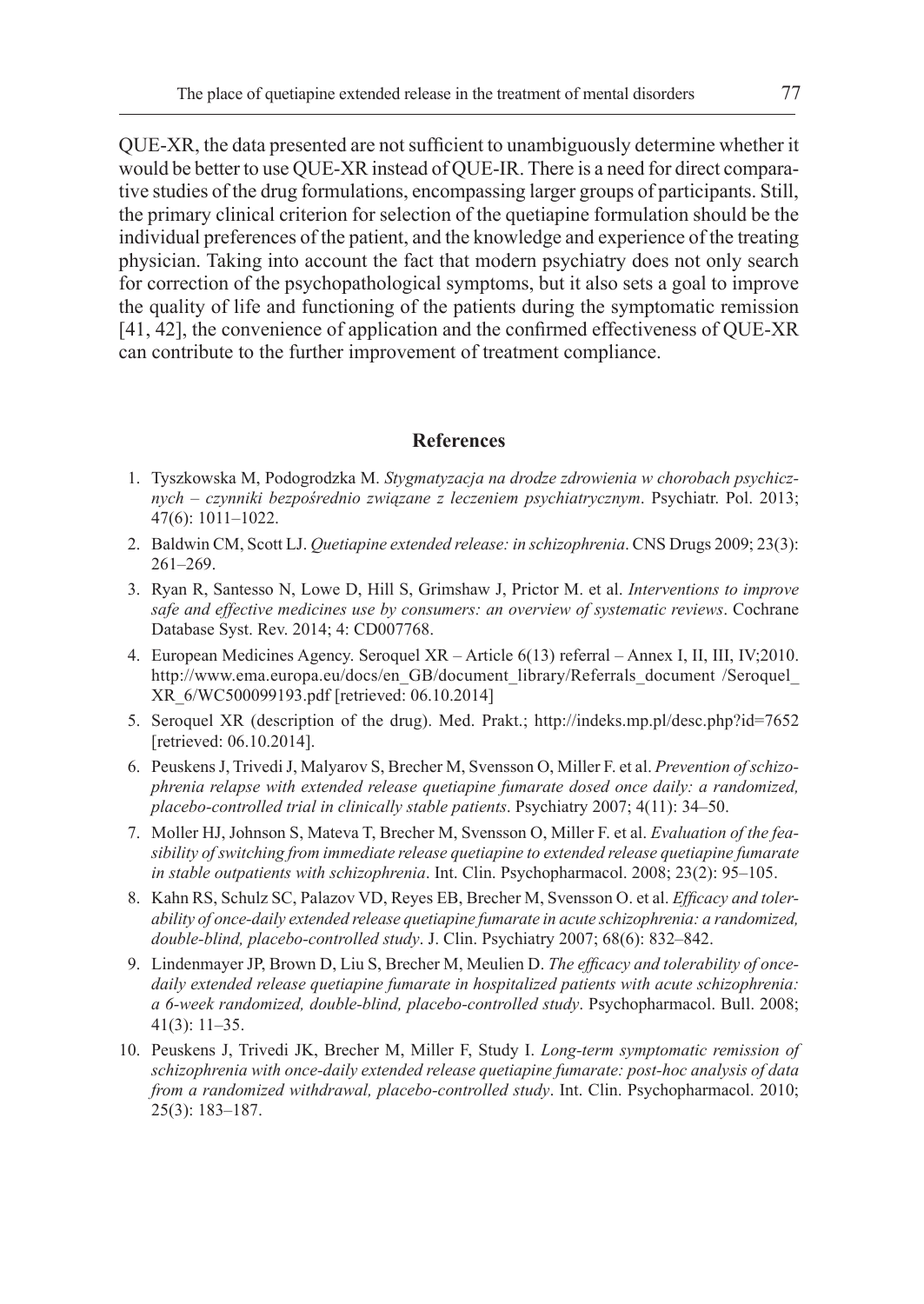- 11. Loebel A, Cucchiaro J, Xu J, Sarma K, Pikalov A, Kane JM. *Effectiveness of lurasidone vs. quetiapine XR for relapse prevention in schizophrenia: a 12-month, double-blind, noninferiority study*. Schizophr. Res. 2013; 147(1): 95–102.
- 12. Naber D, Peuskens J, Schwarzmann N, Goltz M, Kruger H, Lambert M. et al. *Subjective wellbeing in schizophrenia: a randomised controlled open-label 12-month non-inferiority study comparing quetiapine XR with risperidone (RECOVER)*. Eur. Neuropsychopharmacol. 2013; 23(10): 1257–1269.
- 13. Harvey PD, Siu CO, Hsu J, Cucchiaro J, Maruff P, Loebel A. *Effect of lurasidone on neurocognitive performance in patients with schizophrenia: a short-term placebo- and active-controlled study followed by a 6-month double-blind extension*. Eur. Neuropsychopharmacol. 2013; 23(11): 1373–1382.
- 14. Loebel A, Cucchiaro J, Sarma K, Xu L, Hsu C, Kalali AH. et al. *Efficacy and safety of lurasidone 80 mg/day and 160 mg/day in the treatment of schizophrenia: a randomized, double-blind, placebo- and active-controlled trial*. Schizophr. Res. 2013; 145(1–3): 101–109.
- 15. Ganesan S, Agambaram V, Randeree F, Eggens I, Huizar K, Meulien D. et al. *Switching from other antipsychotics to once-daily extended release quetiapine fumarate in patients with schizophrenia*. Curr. Med. Res. Opin. 2008; 24(1): 21–32.
- 16. Malhi GS, Bargh DM, McIntyre R, Gitlin M, Frye MA, Bauer M. et al. *Balanced efficacy, safety, and tolerability recommendations for the clinical management of bipolar disorder*. Bipolar Disord. 2012; 14(supl. 2): 1–21.
- 17. Yatham LN, Kennedy SH, Parikh SV, Schaffer A, Beaulieu S, Alda M. et al. *Canadian Network for Mood and Anxiety Treatments (CANMAT) and International Society for Bipolar Disorders (ISBD) collaborative update of CANMAT guidelines for the management of patients with bipolar disorder: update 2013*. Bipolar Disord. 2013; 15(1): 1–44.
- 18. Rybakowski JK. *Genetic influences on response to mood stabilizers in bipolar disorder: current status of knowledge*. CNS Drugs 2013; 27(3): 165–173.
- 19. Riesenberg RA, Baldytcheva I, Datto C. *Self-reported sedation profile of quetiapine extendedrelease and quetiapine immediate-release during 6-day initial dose escalation in bipolar depression: a multicenter, randomized, double-blind, phase IV study*. Clin. Ther. 2012; 34(11): 2202–2211.
- 20. Cristancho MA, Thase ME. *The role of quetiapine extended release in the treatment of bipolar depression*. Adv. Ther. 2010; 27(11): 774–784.
- 21. Figueroa C, Brecher M, Hamer-Maansson JE, Winter H. *Pharmacokinetic profiles of extended release quetiapine fumarate compared with quetiapine immediate release*. Prog. Neuropsychopharmacol. Biol. Psychiatry 2009; 33(2): 199–204.
- 22. Kim SJ, Lee YJ, Lee YJ, Cho SJ. *Effect of quetiapine XR on depressive symptoms and sleep quality compared with lithium in patients with bipolar depression*. J. Affect. Disord. 2014; 157: 33–40.
- 23. Sanford M, Keating GM. *Quetiapine: a review of its use in the management of bipolar depression*. CNS Drugs 2012; 26(5): 435–460.
- 24. Cutler AJ, Datto C, Nordenhem A, Minkwitz M, Acevedo L, Darko D. *Extended-release quetiapine as monotherapy for the treatment of adults with acute mania: a randomized, double-blind, 3-week trial*. Clin. Ther. 2011; 33(11): 1643–1658.
- 25. Suppes T, Datto C, Minkwitz M, Nordenhem A, Walker C, Darko D. *Effectiveness of the extended release formulation of quetiapine as monotherapy for the treatment of acute bipolar depression*. J. Affect. Disord. 2010; 121(1–2): 106–115.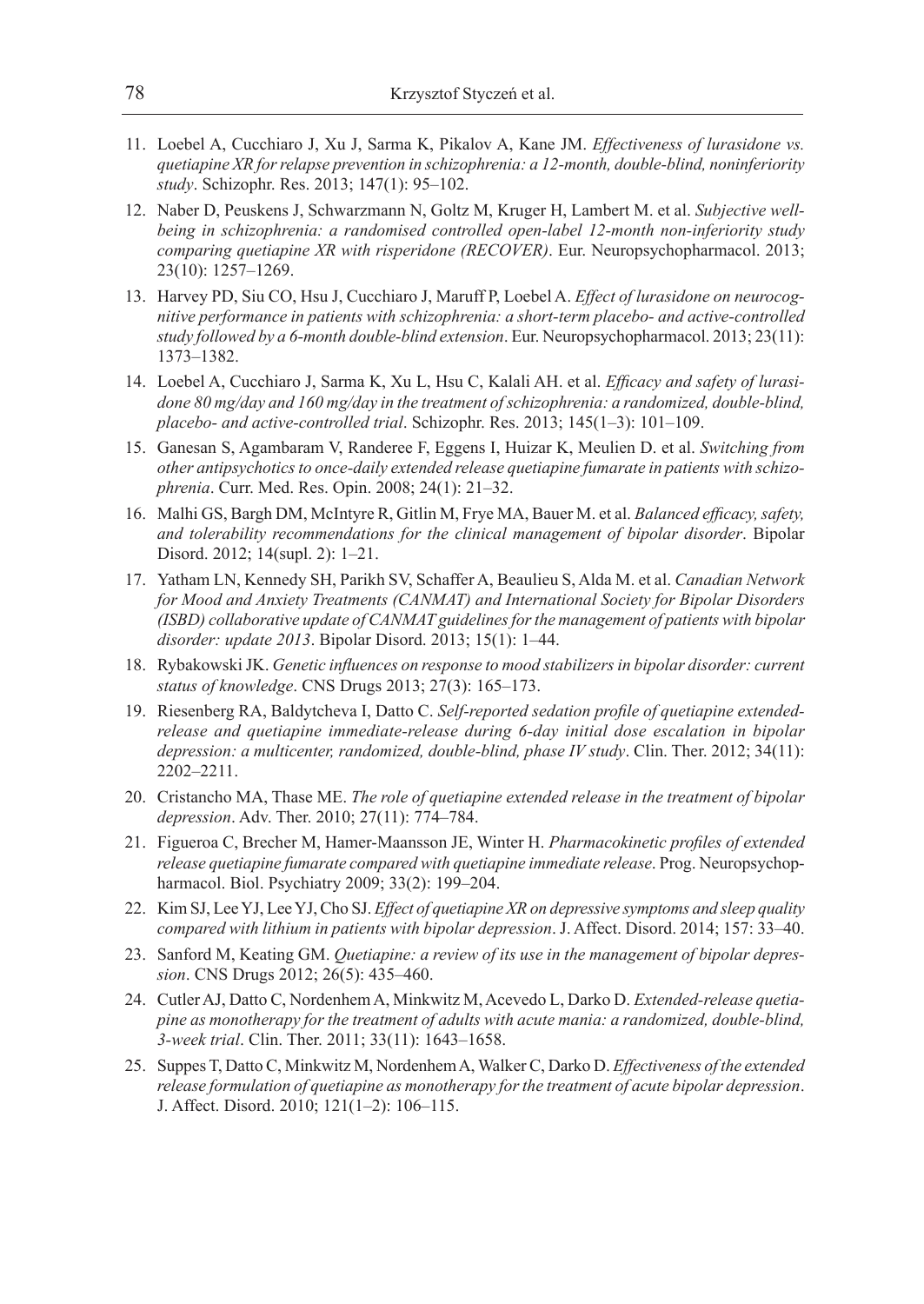- 26. Sheehan DV, Harnett-Sheehan K, Hidalgo RB, Janavs J, McElroy SL, Amado D. et al. *Randomized, placebo-controlled trial of quetiapine XR and divalproex ER monotherapies in the treatment of the anxious bipolar patient*. J. Affect. Disord. 2013; 145(1): 83–94.
- 27. Gao K, Wu R, Kemp DE, Chen J, Karberg E, Conroy C. et al. *Efficacy and safety of quetiapine-XR as monotherapy or adjunctive therapy to a mood stabilizer in acute bipolar depression with generalized anxiety disorder and other comorbidities: a randomized, placebo-controlled trial*. J. Clin. Psychiatry 2014; 75(10): 1062–1068.
- 28. Pompili M, Rihmer Z, Gonda X, Serafini G, Sher L, Girardi P. *Early onset of action and sleepimproving effect are crucial in decreasing suicide risk: the role of quetiapine XR in the treatment of unipolar and bipolar depression*. Riv. Psichiatr. 2012; 47(6): 489–497.
- 29. Earley W, McIntyre A, Wang G, Raines S, Ericsson HA. *Double-blind study of the efficacy and tolerability of extended release quetiapine fumarate (quetiapine XR) monotherapy in patients with major depressive disorder (MDD)*. Int. J. Psychiatry Clin. Pract. 2008; 12(supl. 4): 332.
- 30. Katila H, Mezhebowsky I, Mulroy A, Berggren L, Datto C, Erikson HA. et al. *Efficacy and tolerability of once-daily extended release quetiapine-fumarate (quetiapine XR) monotherapy in elderly patients with major depressive disorder (MDD)*. Int. J. Psychiatry Clin. Pract. 2008; 18(supl. 4): 337.
- 31. Sanford M. *Quetiapine extended release: adjunctive treatment in major depressive disorder*. CNS Drugs 2011; 25(9): 803–813.
- 32. Maneeton N, Maneeton B, Srisurapanont M, Martin SD. *Quetiapine monotherapy in acute phase for major depressive disorder: a meta-analysis of randomized, placebo-controlled trials*. BMC Psychiatry 2012; 12: 160.
- 33. Katzman MA, Bleau P, Blier P, Chokka P, Kjernisted K, Van Ameringen M. et al. *Canadian clinical practice guidelines for the management of anxiety, posttraumatic stress and obsessivecompulsive disorders*. BMC Psychiatry 2014; 14(supl. 1): S1.
- 34. Merideth C, Cutler AJ, She F, Eriksson H. *Efficacy and tolerability of extended release quetiapine fumarate monotherapy in the acute treatment of generalized anxiety disorder: a randomized, placebo controlled and active-controlled study*. Int. Clin. Psychopharmacol. 2012; 27(1): 40–54.
- 35. Katzman MA, Brawman-Mintzer O, Reyes EB, Olausson B, Liu S, Eriksson H. *Extended release quetiapine fumarate (quetiapine XR) monotherapy as maintenance treatment for generalized anxiety disorder: a long-term, randomized, placebo-controlled trial*. Int. Clin. Psychopharmacol. 2011; 26(1): 11–24.
- 36. Khan A, Atkinson S, Mezhebovsky I, She F, Leathers T, Pathak S. *Extended-release quetiapine fumarate (quetiapine XR) as adjunctive therapy in patients with generalized anxiety disorder and a history of inadequate treatment response: a randomized, double-blind study*. Ann. Clin. Psychiatry 2013; 25(4): E7–E22.
- 37. Endicott J, Svedsater H, Locklear JC. *Effects of once-daily extended release quetiapine fumarate on patient-reported outcomes in patients with generalized anxiety disorder*. Neuropsychiatr. Dis. Treat. 2012; 8: 301–311.
- 38. Depping AM, Komossa K, Kissling W, Leucht S. *Second-generation antipsychotics for anxiety disorders*. Cochrane Database Syst. Rev. 2010(12): CD008120.
- 39. LaLonde CD, Van Lieshout RJ. *Treating generalized anxiety disorder with second generation antipsychotics: a systematic review and meta-analysis*. J. Clin. Psychopharmacol. 2011; 31(3): 326–333.
- 40. Bandelow B, Chouinard G, Bobes J, Ahokas A, Eggens I, Liu S. et al. *Extended-release quetiapine fumarate (quetiapine XR): a once-daily monotherapy effective in generalized anxiety*